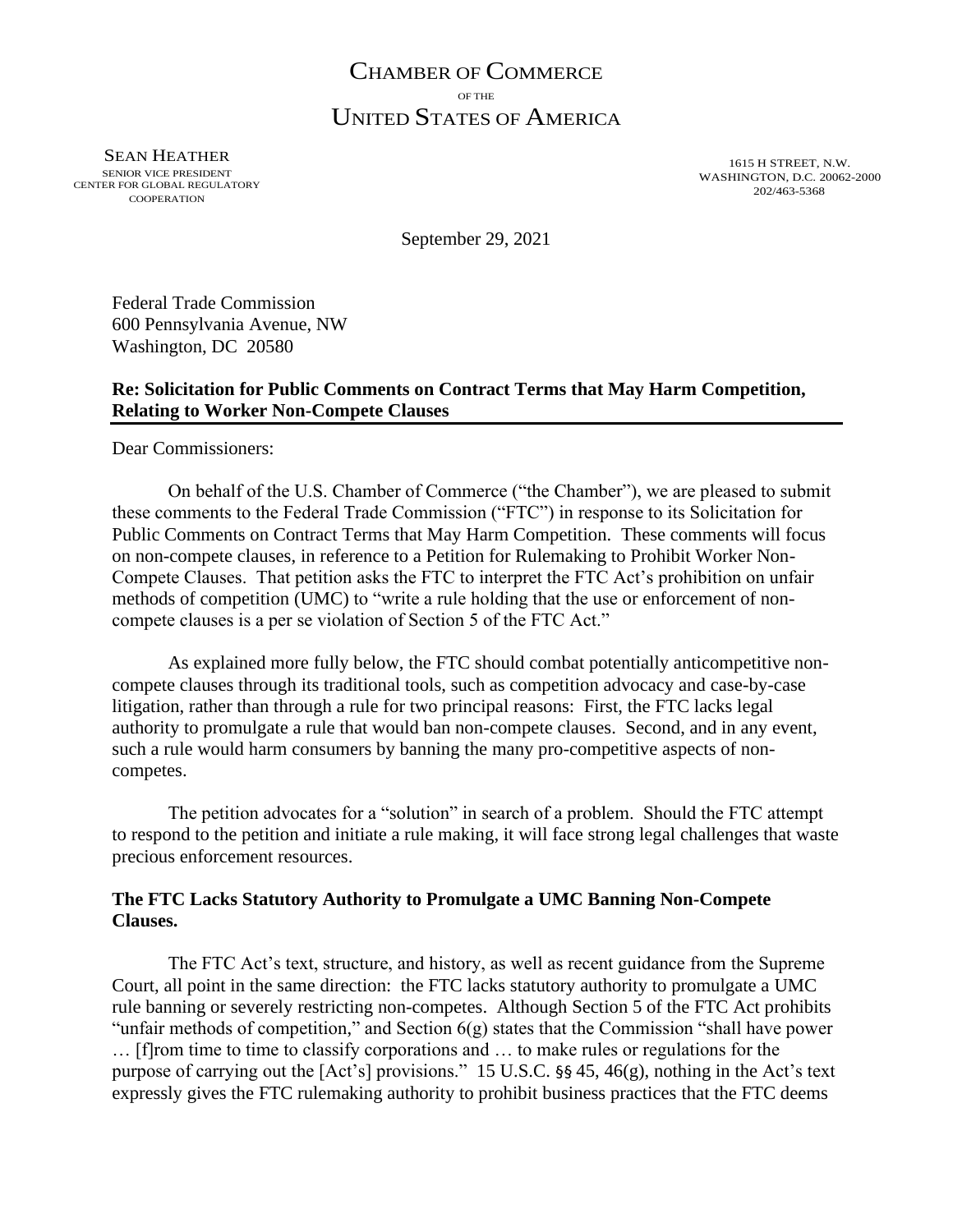an unfair method of competition. Nowhere, for example, does the Act state that the FTC "shall or may" promulgate rules to determine whether certain types of business practices are per se fair or unfair, to supplant state law, or to invalidate or proscribe entire categories of business contracts. Indeed, such a broad grant of statutory authority would have been extraordinary, as it would have allowed a majority of commissioners (which can be made up of as few as two people), with little guidance from the President or Congress, to dictate commercial practices, and override state laws, across virtually the entire U.S. economy.

The FTC Act's structure confirms that the FTC lacks UMC rulemaking authority. In sharp contrast to the text's silence on such authority, Congress expressly granted the FTC authority to promulgate other rules. For example, statutes such as the Children's Online Privacy Protection Act and Telemarketing and Consumer Fraud and Abuse Prevention Act expressly grant the FTC the authority to engage in notice and comment rulemaking to enforce their provisions.<sup>1</sup> Congress also provided the FTC explicit rulemaking authority for unfair and deceptive acts and practices through the Magnuson-Moss Warranty – Federal Trade Commission Improvement Act of 1975. In these statutes, Congress clearly defined the scope of its delegation to the FTC, either in terms of a proposed rule's substantive scope or its procedural path, or both. The fact that Congress failed to set forth any similar guidance or guardrails for UMC rulemaking authority confirms that no such authority exists.

Moreover, this Congressional silence stands to the issue of remedies for any UMC rule violations: the FTC Act fails to provide for any sanctions for violations of rules promulgated pursuant to Section 6. This omission strongly reinforces the point that Congress never intended to give the FTC substantive, binding UMC rulemaking authority at all. As the American Bar Association explained, the Act's "fail[ure] to provide any sanctions for violating any rule adopted pursuant to Section 6(g) . . . strongly suggest[s] that Congress did not intend to give the agency substantive rulemaking powers when it passed the Federal Trade Commission Act."<sup>2</sup> By contrast, Congress clearly provided the FTC in Magnuson-Moss the authority to initiate civil actions for unfair or deceptive act or practice rule violations.

Perhaps recognizing these textual and structural shortfalls, the FTC has historically hesitated to assert that it has UMC rulemaking authority. Until 1962, and for nearly half a century since the enactment of Magnuson-Moss in 1975, the FTC never attempted to promulgate a UMC rule. The time period since 1975 spans eight presidential administrations, from both political parties, and FTC chairs and commissioners with widely differing philosophies and priorities. Indeed, even prior to 1975, only once had the FTC's authority to conduct rulemaking under Section 6(g) been tested in court. In *National Petroleum Refiners Association v. FTC,* 482 F.2d 672 (D.C. Cir. 1973), the FTC promulgated a rule defining the failure to post octane rating numbers on gasoline pumps at service stations as "an unfair method of competition and an unfair or deceptive act or practice." The D.C. Circuit found that Section 6(g) conferred such authority, which led Congress to enact Magnuson-Moss. Critically, Magnuson-Moss expressly confers rulemaking

<sup>1</sup> *See* Jeffrey Lubbers, *It's Time to Remove the 'Mossified' Procedures for FTC Rulemaking*, 83 GEO. WASH. L. REV. 1789, 1991-92 (Nov. 2015).

<sup>2</sup> ABA, *Comments of the Antitrust Law Section of the American Bar Association in Connection with the Federal Trade Commission Workshop on "Non-Competes in the Workplace: Examining Antitrust and Consumer Protection Issues"* at 54.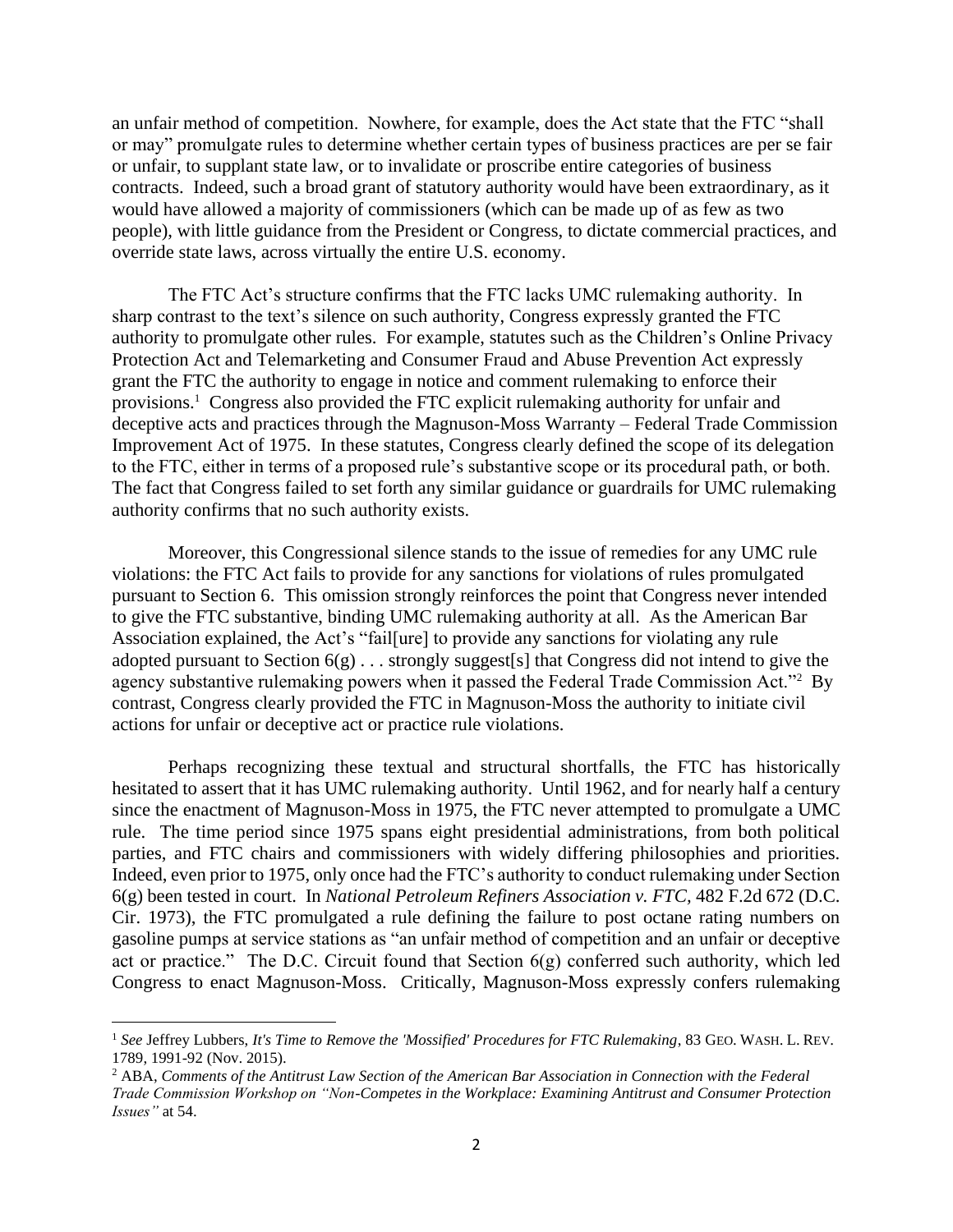authority for unfair and deceptive acts and practices, but not unfair methods of competition. Since that time, the FTC has never claimed UMC rulemaking authority. That silence speaks volumes.

The enactment of Magnuson-Moss led to the creation of Section 18 of the FTC Act, which provides the FTC with the power to "prescribe interpretive rules and general statements of policy with respect to unfair or deceptive acts or practices in or affecting commerce (within the meaning of Section (a)(1) of [the FTC] Act)." Even if the Commission determines there are situations in which non-competes constitute "unfair or deceptive acts or practices" the hybrid treatment of such terms as a both "unfair methods of competition" and "unfair or deceptive acts or practices" precludes the FTC from relying on Section 18 of the FTC Act to enact a rule governing exclusive contracts. The FTC already addresses "unfair methods of competition" appropriately through its enforcement proceedings.<sup>3</sup> The use of case-specific analysis in enforcement proceedings rather than a broad rulemaking to challenge unfair methods of competition ensures that decisions are narrowly tailored to address the competitive concerns while maintaining potentially pro-competitive business activity.

Recent court decisions confirm that the FTC cannot assert broad authority without an express grant from Congress. In *AMG Capital Management v. FTC*, 141 S. Ct. 1341 (2021), the Supreme Court unanimously rejected the FTC's claim that it could assert broad remedial powers without an express grant of authority from Congress. In its decision, the Court stressed that the Commission must operate within the strict confines of the statutory language: "to read those words  $\pi$ [in Section 13(b)] as allowing what they do not say, namely, as allowing the Commission to dispense with administrative proceedings to obtain monetary relief as well, is to read the words as going well beyond the provision's subject matter." Even under the deferential standard of *Chevron U.S.A., Inc. v. Nat. Res. Defense Council, Inc., 467 U.S. 837 (1984)*, the Court requires the agency to rely on a "permissible construction" of the statute, and it is unlikely that the Supreme Court would see a broad assertion of substantive antitrust rulemaking as "permissible" under the vague language of Section  $6(g)$ . As the Court has explained, "Congress . . . does not alter the fundamental details of a regulatory scheme in vague terms or ancillary provisions—it does not, one might say, hide elephants in mouseholes." *Whitman v. Am. Trucking Associations*, 531 U.S. 457, 468 (2001). Applying these principles, Section 6(g) is best understood as granting the FTC ministerial, not legislative authority, to specify how it will carry out its adjudicative, investigative, and informative functions.

#### **Reasonable Non-Compete Clauses Foster Legitimate, Pro-Competitive Interests.**

As the Chamber has set forth previously, reasonable non-compete agreements can have a legitimate role in employment contracts. *See* the Chamber's Public Comments to the FTC Regarding Non-Compete Clauses Used in Employment Contracts (March 10, 2020).<sup>4</sup> The Chamber explained that reasonable non-compete clauses are pro-competitive because they

<sup>&</sup>lt;sup>3</sup> See generally, Statement of Enforcement Principles Regarding "Unfair Methods of Competition" Under Section 5 of the FTC Act, adopted on August 13, 2015, rescinded on July 1, 2021. This bipartisan statement confirms the consumer welfare standard and promotes enforcement and rule of reason analysis for acts or practices that constitute unfair methods of competition. The FTC recently rescinded this statement in a 3-2 vote, with minority commissioners dissenting.

<sup>4</sup> *See* [Public Comments Regarding Non-Compete Clauses Used in Employment Contracts,](https://www.uschamber.com/sites/default/files/us_chamber_of_commerce_ftc_march_102020-_non-compete.pdf) U.S. Chamber.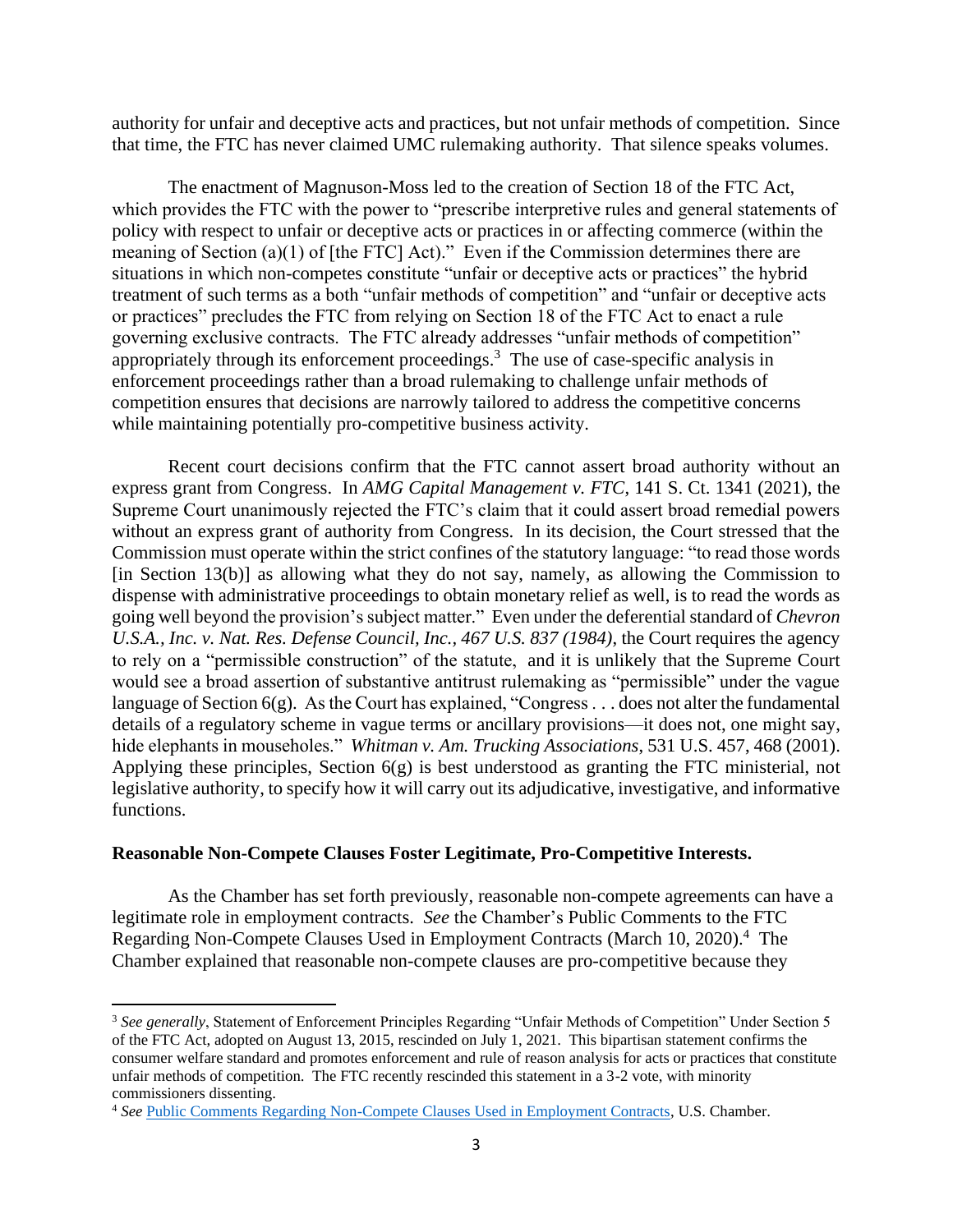protect (among other things) an employer's special investment in, training of and disclosure of sensitive business information to its employees. For these reasons, state legislatures and courts nationwide continue to protect and enforce such clauses. Moreover, in recent years, many states have adopted non-compete laws that *restrict* non-compete clauses in order to prevent abuses and to regulate to whom they may be applied, the circumstances in which they are appropriate, and to ensure procedural protections.<sup>5</sup> Any attempt by the FTC to restrict or prohibit the enforcement of reasonable non-competes would undermine or eliminate pro-competitive benefits, jeopardize existing state efforts to distinguish between beneficial non-compete clauses and unreasonable non-compete clauses, and be inconsistent with existing jurisprudence.

At the FTC's October 16, 2018 hearing on *Competition and Consumer Protection in the 21st Century*, many witnesses agreed that non-compete clauses can foster competition, even if those witnesses expressed concern about overly aggressive non-competes. Professor Evan Starr explained the basic efficiency rationale behind non-compete clauses, which have existed since the 1400s: "If the firm could not use the non-compete, then competitors could hire that worker away and experience the benefits of the information they provided to him. So because of the efficiency motive, the result is that most states enforce non-competes according to a rule of reason except for a few states like California and North Dakota and Oklahoma, where they're banned." Hearing Tr. 139-140. Indeed, even the Petition for Rulemaking acknowledged that firms "principally use non-competes to protect their intangibles" and that "firms have a motive to defend against perceived free riding by competitors." Pet. 41, 50.

This efficiency rationale continues to justify reasonable non-compete clauses. Professor Alan Krueger testified that non-compete restrictions "may be justified in a limited number of cases to protect returns to specific training or trade secrets." Hearing Tr. 14. Likewise, Professor Marty Gaynor argued that "for highly skilled people like, say, doctors, engineers, whatever, we think, well, there may be some real efficiencies" to non-compete clauses. Hearing Tr. 162. Professor Starr also noted that non-competes can lead to higher wages. As he explained, two studies "find that the use of non-competes is associated with higher wages and longer tenure, so there is some evidence of these compensating differentials." Hearing Tr. 144.

As Professor Starr noted, almost all states recognize that an employer has a legitimate interest in protecting against a competitor's acquisition of its sensitive business information through engaging a former employee. Accordingly, non-compete clauses can lead to more investment in employees and, according to some studies, higher wages. Balancing the employer's interests with the employee's interests, courts continue to uphold non-compete agreements when they serve as a reasonable tool for protecting an employer's investment in protectable information, including trade secrets known by the employee, special business relationships such as customers and vendors managed or known by the employee, confidential business plans designed or known by the employee, and pricing or bidding strategies learned by the employee. *See* Chamber Comments of March 10, 2020 (discussing state laws and court cases).

<sup>5</sup> *See* [https://news.bloomberglaw.com/daily-labor-report/employee-noncompete-clause-limits-adopted-by-three](https://news.bloomberglaw.com/daily-labor-report/employee-noncompete-clause-limits-adopted-by-three-more-states)[more-states.](https://news.bloomberglaw.com/daily-labor-report/employee-noncompete-clause-limits-adopted-by-three-more-states)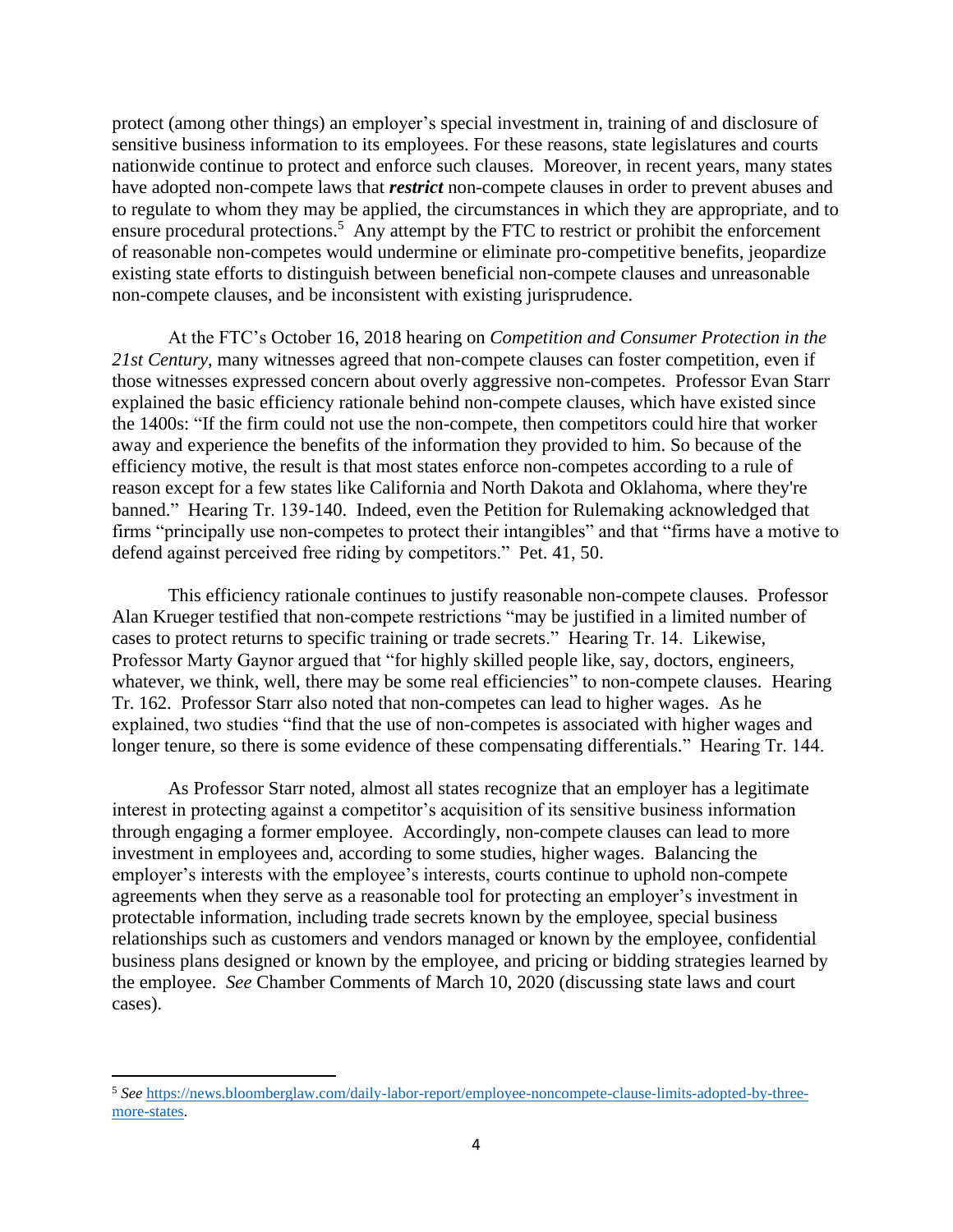## **Because Reasonable Non-Compete Clauses Foster Competition, the FTC Should Not Promulgate a Rule and Instead Adhere to Its Traditional Tools to Combat Anticompetitive Non-Compete Clauses.**

All of this evidence and testimony undermines the case for a blanket ban on non-compete clauses. At the FTC's own hearing, many witnesses testified, and pointed to studies concluding, that many non-compete clauses serve legitimate, pro-competitive rationales for employers and can even raise wages for employees. Around the country, almost all states and courts continue to enforce reasonable non-compete clauses. Only if non-compete clauses were always, or even almost always, anticompetitive, would grounds exist to consider a categorical ban. No such evidence exists.

Instead, the FTC should combat overly aggressive, potentially anticompetitive noncompete agreements through its traditional tools such as case-by-case litigation, *amicus* briefs, competition advocacy, speeches, reports, and perhaps even guidelines. All of these tools would inform courts and legislators as to the costs and benefits of non-compete clauses and the general circumstances in which the costs of non-competes might outweigh their benefits. Litigation and *amicus* briefs would help courts to identify specific instances in which non-competes harm competition. Competition advocacy would help elected legislators evaluate whether to restrict or regulate non-compete clauses, which are a creature of state law, at the state level. As the petition acknowledges, many states already restrict the enforceability of overly broad non-competes, such as clauses of unlimited duration. Pet. 43. The FTC could help educate legislators as to other circumstances in which non-competes may harm competition. Through these traditional tools, which adhere closely to the FTC's statutory authority, the FTC could effectively combat anticompetitive non-competes while leaving reasonable non-competes in place.

In addition, if necessary, the FTC might consider a joint exercise with the Department of Justice to issue guidelines on non-compete clauses. The Chamber is not aware that the business community is in need of such clarity at this time. Nevertheless, the Chamber leaves open the possibility that, given complaints the FTC may have received of anticompetitive non-competes, such guidance might prove useful. Such guidelines, which fall well within the FTC's statutory authority and traditional practice, could delineate the circumstances in which the FTC believes that non-compete clauses potentially unreasonably harm competition. *E.g*., FTC Hearing, *Non-Competes in the Workplace: Examining Antitrust and Consumer Protection Issues* (Jan. 9, 2020), Comments of Prof. Howard Shelanski at 264-65 (discussing potential guidelines).

Finally, if the FTC truly believes that non-compete clauses should be deemed per se illegal, it is free to advocate for that position through competition advocacy filings, reports, and speeches. Through these tools of persuasion -- which, again, fall well within the FTC's statutory authority and traditional practice -- the FTC would have the opportunity to educate elected officials, as well as the business community and employees, about non-compete clauses. No doubt the public would benefit from such a robust discussion.